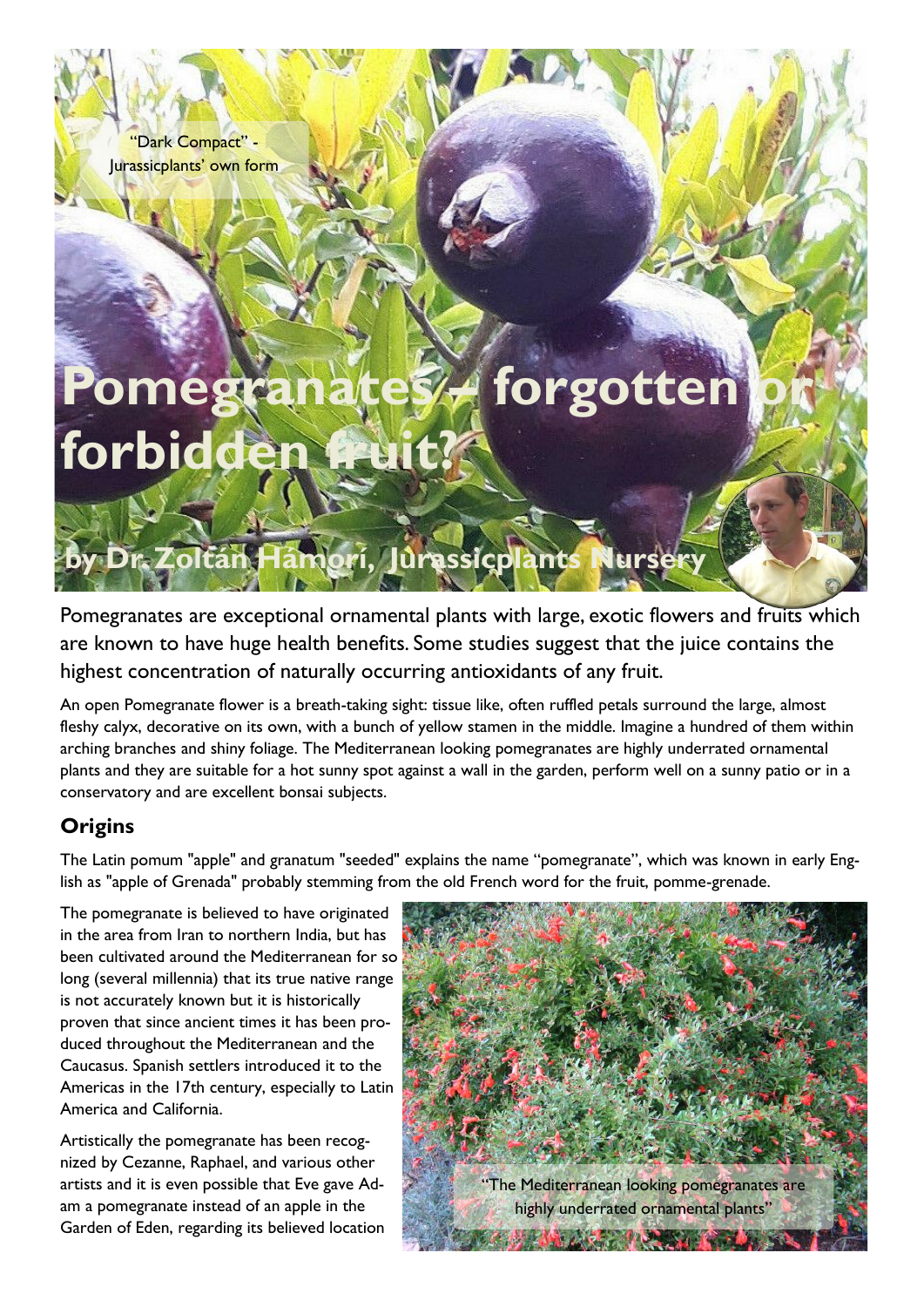in the Middle-East. Pomegranate is thought to be one of the world's first domesticated crops. But really, there are no easy ways to describe the fruit with words: let this picture speak for itself – see the illustration by Otto Wilhelm Thomé, 1885 (credit: https://en.wikipedia.org/wiki/Pomegranate)

# **Just how popular is the Pomegranate?**

Not only in Europe and the Middle East, in Africa, Asia, but even in California and Arizona and Mexico, pomegranate orchards can be found, their cultivation is greatly encouraged by the popularity of pomegranate juice which rose significantly in the early 2000's. It is a super-fruit, undeniably so.

Pomegranate seeds (precisely the pulp around them) get their vibrant red hue from polyphenols which are powerful antioxidants. Pomegranate juice contains higher levels of antioxidants than most other fruit juices and here times more than red wine and green tea. The antioxidants in pomegranate juice can help remove free radicals, protect cells from damage, and reduce inflammation and have a range of other health benefits.

# **What pomegranates can bring to your garden?**

There are two types of pomegranates in European nursery production: flowering and fruiting varieties. The former usually have even larger flowers,



up to 4 inches wide, and are more or less double-flowered. Most fruiting cultivars and the main species have single flowers with the most vibrant red colours imaginable. Some varieties have soft, edible seeds, these are also called "seedless".

These plants branch out well and dry conditions encourage thorn forming on the branches but unless regularly trimmed, the shrubs may grow irregular and somewhat oddly shaped, however this is perfectly natural. The miniature varieties have the most regular, rounded shape with their branches arching under the weight of the flowers and fruits. Its Autumn coloration is also noteworthy, the foliage turns pure yellow in October. The shrubs can be trimmed heavily, making them suitable bonsai subjects. It flowers on the new growth. The plants overwinter well outdoors, being hardy to -15C or so and as a late starter, it rarely suffers from Spring frosts – the flowers will only appear from June but flowering can last several months. The plant is not too fussy about soil conditions and can reach 2m in size in a UK garden or in a pot.

The fruiting varieties will need a hot position against a south facing wall in Southern Britain to have any chance to set and mature the fruit in the garden (the smaller the fruit, the easier to mature), or you need to think about a conservatory or greenhouse. For the fruits to ripen, a long, warm Summer and early Autumn is essential, otherwise the lack of heat has to be compensated by using a heated facility as soon as the flower buds develop as it pollinates much better in warm weather. It is perfectly possible to grow fruit on shrubs of a height 1.5-2m in a large pot, in a greenhouse. Expect to harvest fruit from late October in UK conditions. Small fruits on some varieties may even overwinter on the plant in a greenhouse and mature the following year.

Without a heated greenhouse, or a garden in Central London or the South Coast, you can still opt for flowering varieties if you have a sun trapped garden spot.

## **Fruiting varieties (also make stunning ornamentals)**

Some popular fruiting varieties include several colours: Mollar de Elche (seedless, orange), Acco (sweet, bright red), Wonderful (juicy, purple) and 'Dark Compact' (sweet, aubergine). All but the latter are good medium sized shrubs (our dark selection is compact with a height of 0.8-1m) bearing medium to large fruits (300-400g).

'Mollar' is an orange/pale red skinned cultivar with soft seed-coats (not developed seeds) in the flesh, making the whole fruit edible. One of the sweetest pomegranate now on the market, even the soft "seed-leftovers" are sweet inside the flesh. Lovely numerous red flowers with a semi-compact habit (ultimate height is 1.5-2m). Medium sized fruits.

'Acco' is of Israeli origin, with a very colourful fruit both externally and internally and ripens early. The fleshy seeds are ruby red, pleasant to eat with a very sweet flavour. It is even sweet when not fully ripe, which is good news for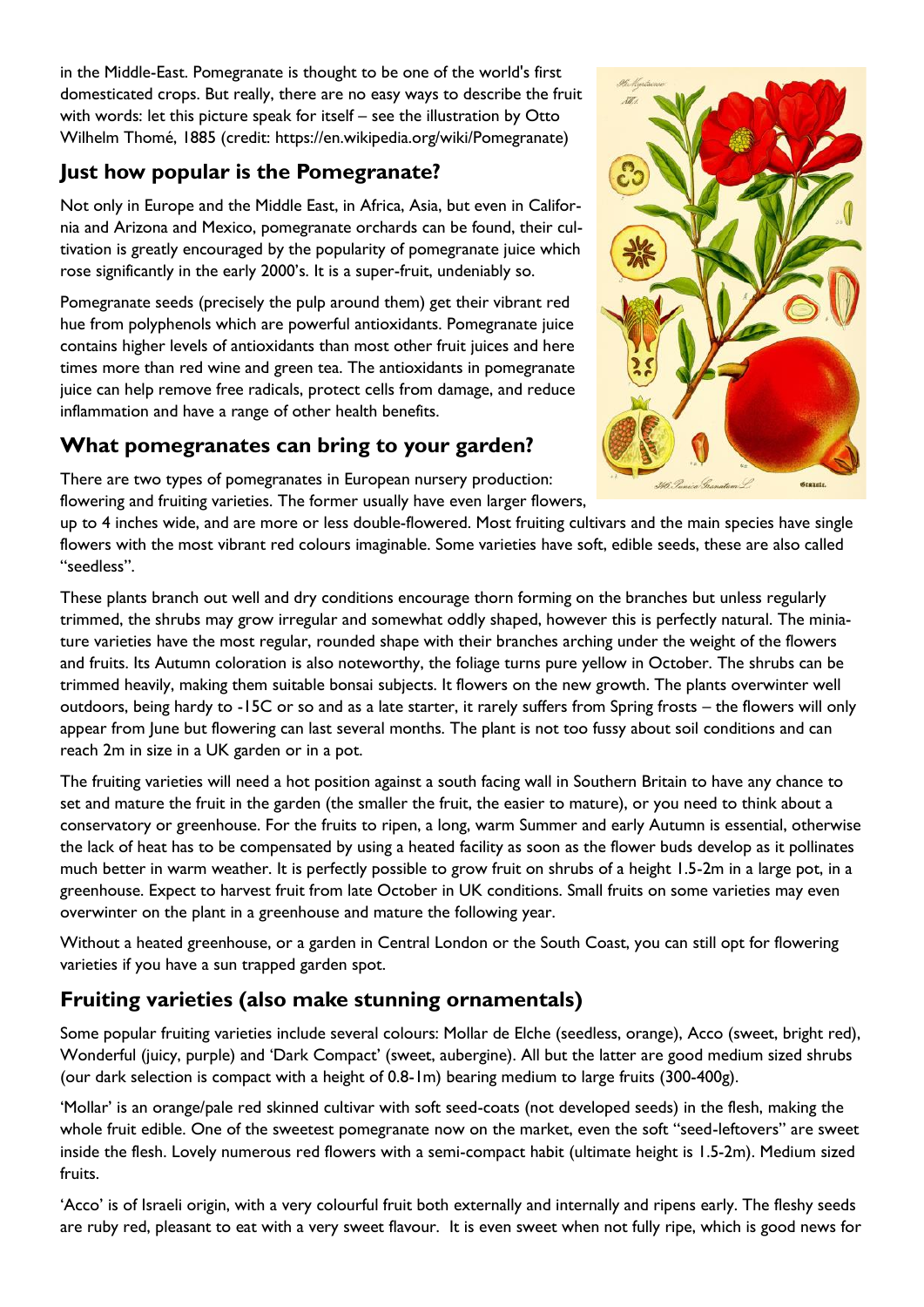UK gardeners!

'Wonderful' is a well fruiting variety, selected from cuttings in Florida in 1896 often planted for the juice industry. Large, red fruits with purple flesh, tangy, less sweet but very juicy.

'Dark Compact' – our selection. Aubergine skinned, dark fruits on a shrub with a compact habit. Very cold tolerant.

More than a dozen other varieties are planted from Turkey to Mexico, including the popular 'Ahmar', 'Aswad', 'Halwa', 'Paper Shell', 'Provence' and the seedless (soft seeded) 'Bedana' and 'Kandhari' and more than a hundred locally selected cultivars/forms exist.

## **Flowering ornamental varieties with a little story**

The best known flowering pomegranates are:

'California Sunset' (aka 'Mme Legrelle' or 'Legrelleae') - Carnation-like, double coral-red flowers bordered and streaked with creamy white. Delicate petals are like tissue paper. Fruitless variety. Foliage is bright glossy green and the shrub is densely stemmed.

This plant was first known as a gift from a Mme Parmentier (Belgian horticulturist, living in the US) to Madame Caroline Legrelle d'Hanis who lived near Antwerp and ran a nursery. This lithograph appeared in 1858, and may be the first illustration of the plant (credit: http://

www.anarkalilove.tumblr.com/). It appeared in the most important Belgian horticultural periodical entitled l'Illustration horticole, journal spécial des serres et des jardins by Charles Lemaire (editor), published by Ambroise Verschaffelt. They first ex-



hibited it in London in 1866 and the variety is very popular to this day.

'Flore Pleno' has a vigorous habit with large, double orange-red flowers and the creamy yellow 'Luteum Plenum' reaches similar size but both can be kept in a large pot, too. The dwarf 'Chico' is worth a try, too and there are numerous new varieties available, like 'Faye's Paintbrush' (recently selected in El Paso, Texas) with peachy, ruffled petals and an almost white edge – this one is an ornamental and a fruiting variety in the same time.

If you lack space, then don't give up on them as there are a few dwarf varieties available, the fruiting 'Nana' or "var.